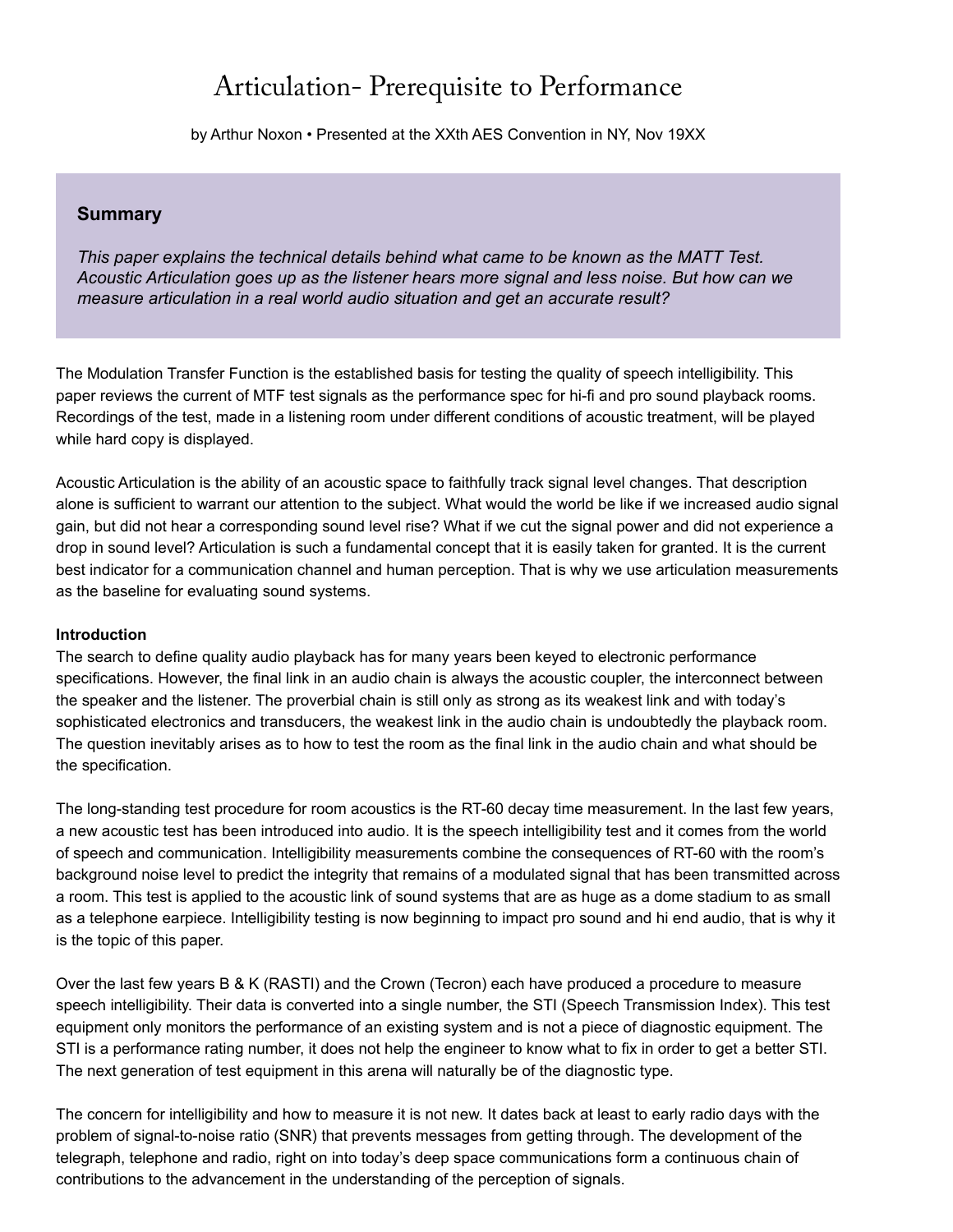## **Speech Intelligibility**

Within the last few years, Speech Intelligibility has surfaced as a performance requirement in sound systems. Engineers, designers, contractors and architects no longer only work towards smooth-sound level distributions and properly shaped octave band equalization (EQ) contours; now they are being required to meet Speech Transmission Index (STI) criteria. Speech intelligibility is a special application of the basic concept of articulation. It is a speech band limited and "weighted" version of articulation.

We encounter something similar when doing sound level measurements. The "A-Weighted" sound level frequency response curve is not a "flat" response curve, it has been modified to include the loss of efficiency of human perception in the lower and very high frequency range. It is the weighted response curve that is integrated over the audio range to achieve the total adjusted sound level in dB,A. This is directly analogous to the STI which is an integration of the articulation frequency response curve which has been weighted for the purpose of speech and communication.

# **Modulation Transfer Function**

The response curve that forms the basis of articulation measurements is called the MTF, or Modulation Transfer Function, ranges from zero to 100%. Zero percent MTF signifies that a modulated signal is undetectable by a person. Tone bursts, as in a Morse code transmission, would have absolutely no signal modulation at the receiving end. There are two ways this can happen.

To achieve zero signal modulation, the receiver could be a long way from the transmitter. It would receive nothing but background noise, "static" on the transmission channel. The tone sequence may well actually be received but it is not perceived by the listener if the signal is buried more than 10 dB below the background noise floor. The MTF is zero if the external noise is too loud compared to the modulated signal.

Another instance in which MTF drops to zero would occur when transmitting code across a reverb chamber. With a typical RT-60 of 10 seconds (sound level drops 60 dB in 10 seconds), the rapid staccato of a Morse code will be totally obscured by the room's reverberant noise field. Because the tone of the reverberation sounds just like the signal, it masks the signal very easily. The





reverberant field type of noise easily masks signal modulation that is 5 dB below the noise floor.



The preferred signal perception is 100% MTF. Morse Code could easily have 40 dB of electronic signal modulation, the tone burst signal level relative to the circuit noise floor. People have limits to perceived modulation. Sound over 140 dB is painful and that under 10 dB is inaudible. Maximum perceptible modulation is 130 dB. That is why a 1000 dB signal-to-noise ration is imperceptibly different from a 100dB SNR, assuming the signal strength for both signals was the same.

We might be able to tolerate 130 dB of signal level modulation but 20 dB has proven to be effectively full range. A 10 dB modulated SNR has proven clearly heard, this would occur if a 70 dB test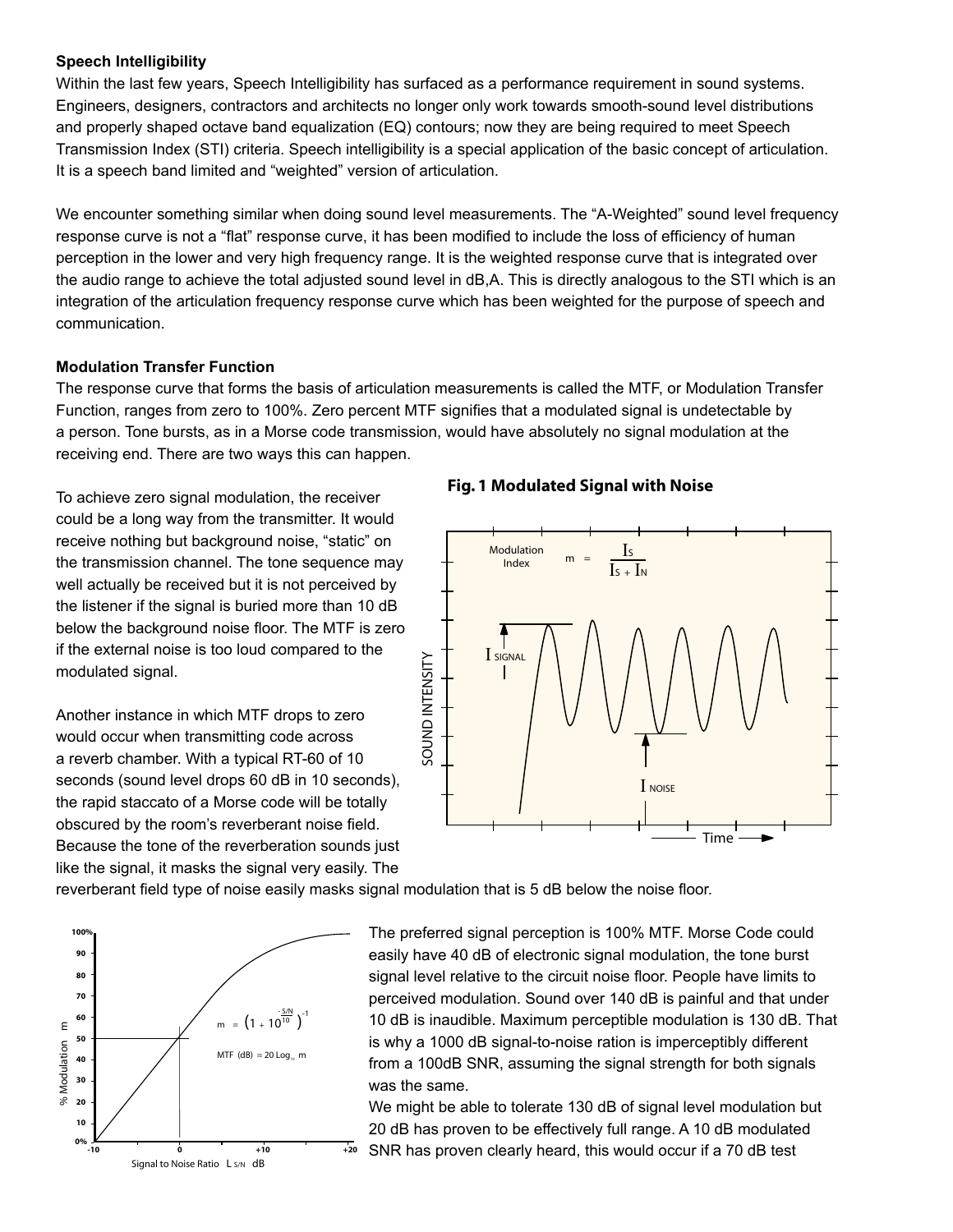

tone was placed in a 60 dB background noise level. The result of many studies in perception is that for effective communication, modulated 18 dB SNR is sufficient to be called 100% modulation. At the other end is  $\frac{1}{2}$ dB modulation which is essentially imperceptible. The dynamic range for modulated signals that is significant to human perception is about 18 dB. With these two end points defined, all that remains is to fill in between the intervening points. Much research into human perception has been spent in developing this relationship shown in Figure 1.

#### **Signal to Noise Ratio**

By now it should be clear that an articulation test measures both the dynamic and static behavior of sound levels. A third-octave or other RTA device measures static sound level conditions. The sound levels of a facility can be measured first without and later with a signal applied and the MTF can be evaluated with respect to background noise.

The background noise spectrum can be loaded into "Memory A" of an RTA. Then power up the sound system and

measure pink noise levels at the listening position. Load them into "Memory B." The difference between these two curves is the SNR vs. frequency curve. An example of this is shown in Figure 2.

The SNR can be converted to MTF by using Figure 1. The resulting TI (Transmission Index) vs. frequency curve of Figure 4 is a linear, unweighted response curve. For speech intelligibility the TI is multiplied by the weighting curve for (Figure 1) speech. The result shown in Figure 5 is the bandlimited STF (Speech Transfer Function) curve. The percent of the area coverage under the STF equals the STI, Speech Transmission Index.







This signal to background noise version of MTF analysis is fairly straight forward. Most of us in audio could produce today the STI by using an RTA, the MTF-S/N chart, the STF weighting curve and a lot of data plotting. This version of MTF has limited application. Conceptually, it measures the quality of communication for an anechoic chamber filled with background noise the announce system in a noisy, large factory or the PA for a huge, noise crowd of people might be a reasonable application.

## **Signal to RT-60 Ratio**

The other aspect of MTF includes reverberation, the more common problem in audio playback. Reverberation is the energy that lingers after a signal has been transmitted. No matter how reverberant a space may be, the residual energy will eventually die away leaving the ambient background noise as the sound in the room. If an alarm went off every hour in a reverb chamber a valid signal would be received because the time between signals far exceeds the decay time of the reverb chamber. Conversely, a high-speed Morse code transmitting four bursts per second would be converted to a total blur of noise, completely inaudible signal modulation.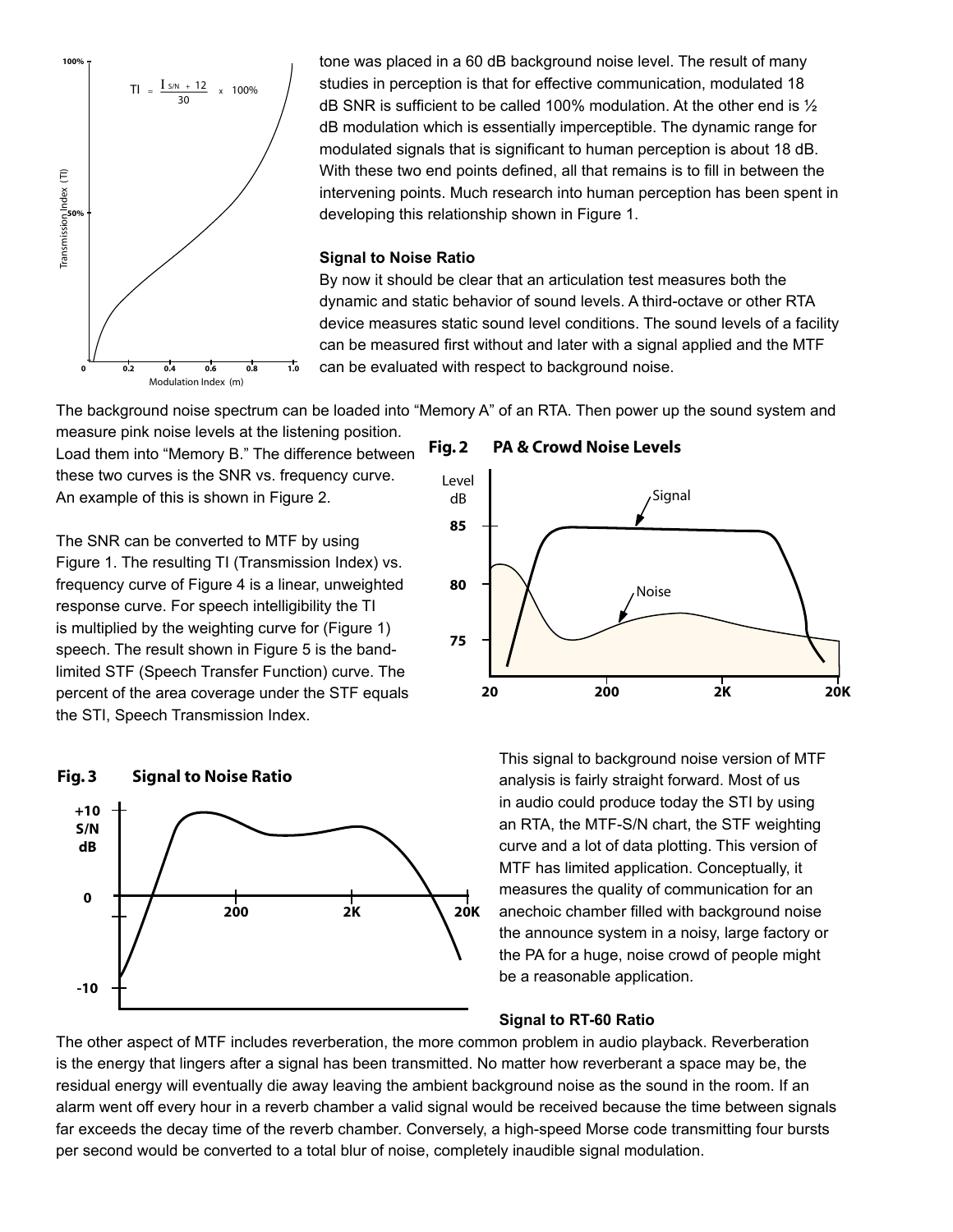**Fig. 4 TI & Speech Window**



As a consequence of reverberation, the signal modulation rate or bursts per second is related to the MTF. Slow burst rates naturally have good MTF and fast burst rates often have



The range of burst rates that matter to people and



communication is the range from 2 Hz to 20 Hz and the MTF vs. Reverberation, shown in Figure 6. Burst rates above 20 Hz sound like a low frequency note and therefore are not capable of being a modulate signal.

# **Real World MTF**

The two basic versions of signal-to-noise have been presented. Background noise and reverberation are combined in most real-life situations. If the MTF for these two independent processes can be determined and the combined effect is desired, then we multiply the background noise MTF by the RT-60 MTF. The result gives the combined effect of substantial background noise in a reverberant space.

> %MTF

For example, consider a noise basketball game in a gymnasium. The crowd noise level could be 85 dB,A. The PA might be set at 90 dB. The RT-60 of the occupied gym might be 2.5 seconds. Shown in Figure 7 the SNR of 5 dB gives 75% partial MTF due to the PA level and crowd noise. The MTF/RT-60 curve gives a partial MTF of about 50% due to the gym reverberance at 2 bursts/ sec. The combined effect is a MTF of about 35%, pretty bad. Successful announcers instinctively understand this and enunciate slowly to utilize the intelligibility benefits that go with slow modulation rates.

# **3-Dimensional MTF Displays**

With MTF, the signal modulation rate is not impacted by the background noise levels but it is strongly effected by the RT-60. Low modulation rates are more audible than fast modulations in a reverberant space. At the lowest modulation rate, the MTF is usually controlled by the background or external noise. MTF for the higher burst rates are controlled by the reverberation of the room.

The full audio frequency ranges from 20 Hz to 20 KHz. Not only does the background noise spectrum vary with frequency, the RT-60 will also vary with frequency. The next step then is to perform the MTF analysis throughout the full frequency range. The MTF frequency response curve is absolutely essential for a detailed analysis or diagnostics of the communication channel.

If both the modulation and tonal frequency aspects of MTF are combined, the result appears as a 3-dimensional print-out, or

**Fig. 7 MTF: RT-60 with Noise, Example 100%**